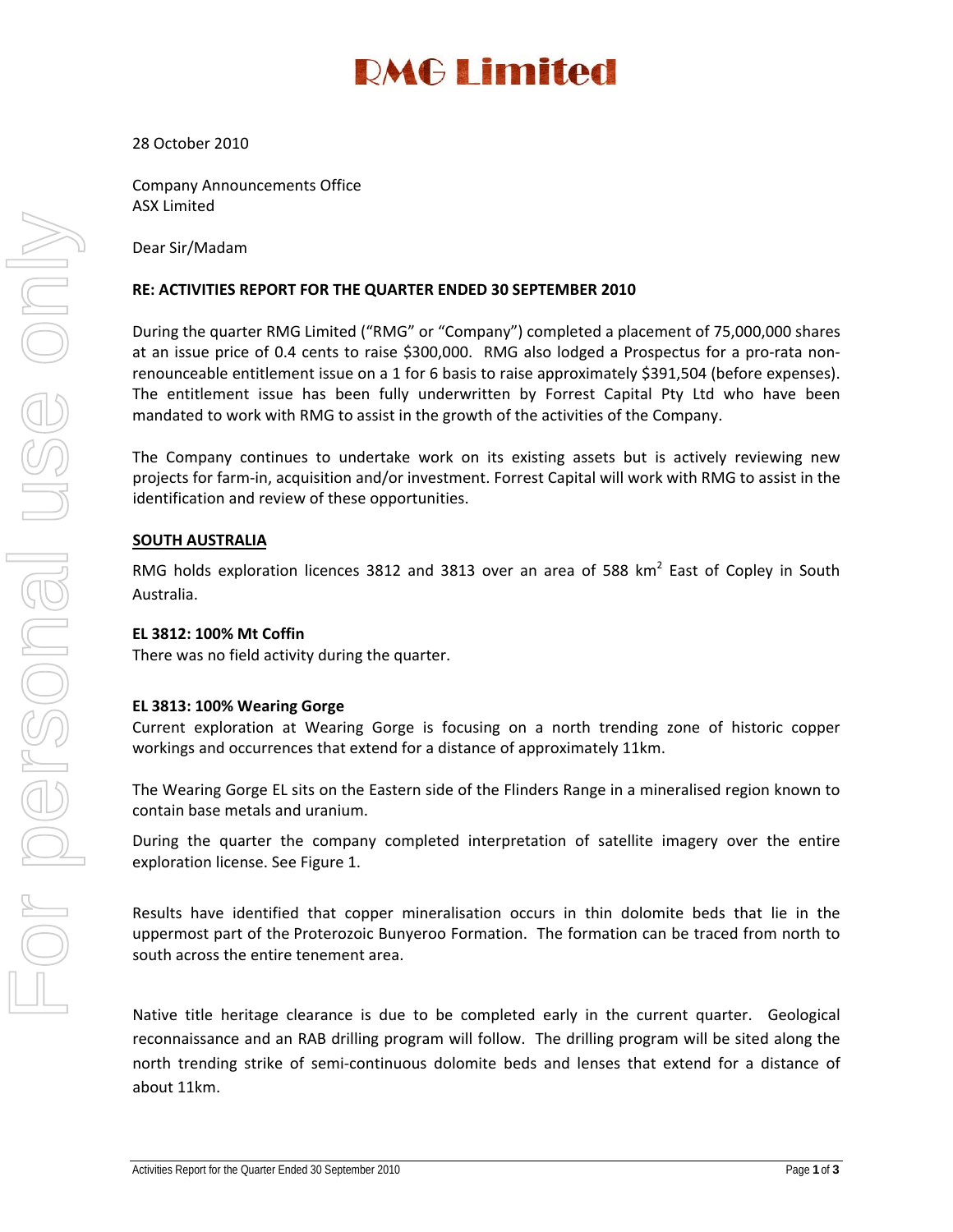## **RMG Limited**



- Sand gravel & clay in stream alluvium
- Undifferentiated surficial sediments

**Arrowie Formation** 

Clayey gravels

Ehp Parachilna Formation Ripple-marked argillaceous sandstones, shales, lenticular limestone; basal red or purple arkosic sanstone with Diplocraterion

Pwp Pound Quartzite Resistant white cross-bedded & ripple-marked feldspathic quartzite & sandstones. Edicara fauna. Brown coloured quartzute (Pwp1) and paletoned quartzite (Pwp2)

Pww Wonoka Formation Grey-green shales, grey sandy limestones, minor red-brown & purple calcareous shales, siltstones & dolomite, brecciola limestones in slump zones. Local diapiric detritus

Pwb Bunyeroo Formation Red-brown or purple shale, minor red limestones, minor carbonaceous shale, lenticular cream dolomites and phosphatic chert-breccias. Local diapiric detritus.

Pwb1 to Pwb 5 are distinct photomappable rock units. The upper part of Pwb 4 contains lenticular dolomites with copper mineralisation.

Pwa ABC Range Quartzite Cross-bedded feldspatic sandstone & quartzite, often in two bands

Pwu Ulupa Siltstone Dark green siltstones. Local diapiric detritus

geological boundary

rock unit boundary

prevailing strike & dip direction

- bedding trend
- lineament

fault

dyke

dolomite bed

 $\bullet$  21 observation locality with copper mineralisation

For personal use only**MIDIO**  $\frac{1}{\sqrt{1}}$ 

**Figure 1:**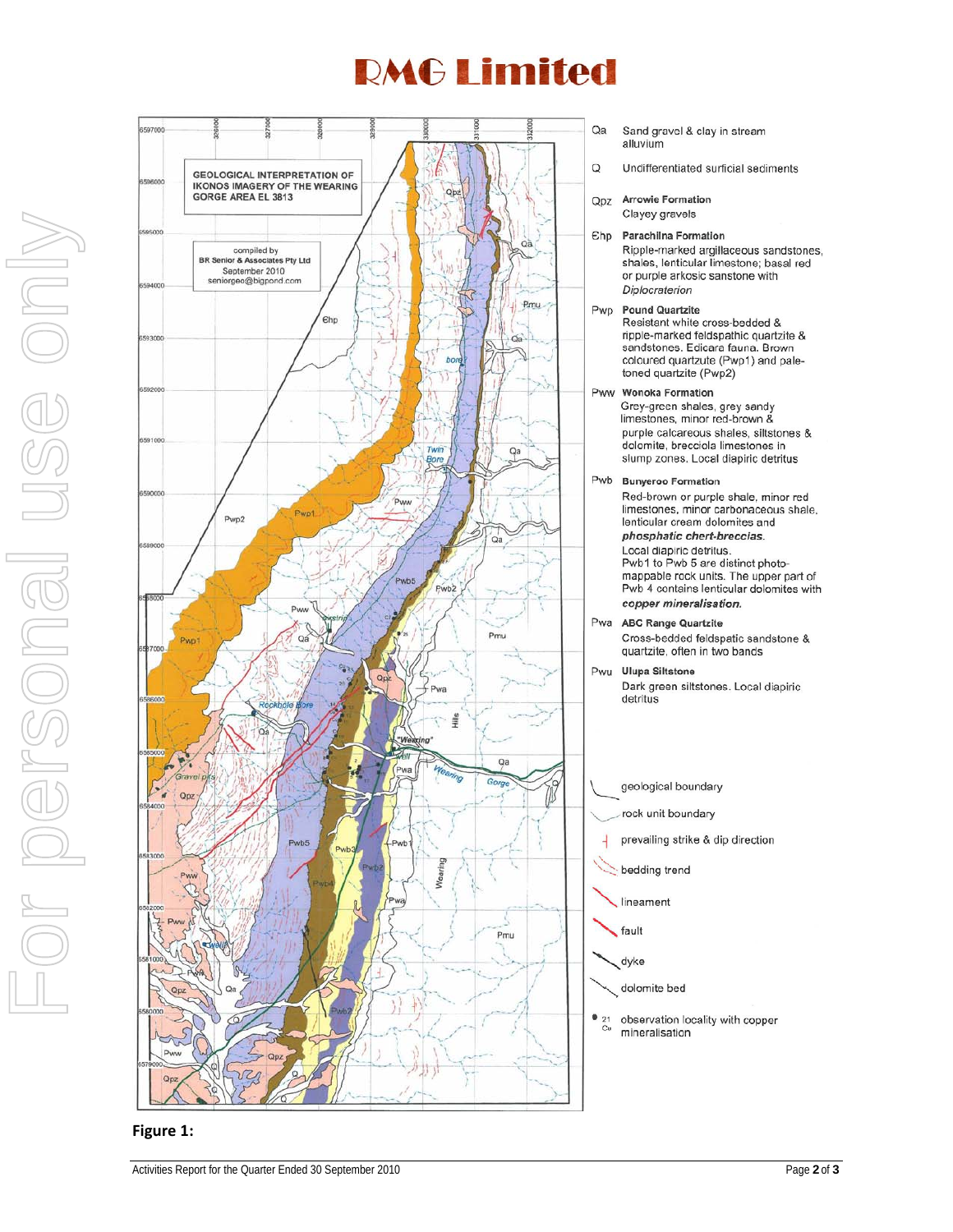## **RMG Limited**

Results of a previous stream sediment sampling program within EL3813 were also received during the quarter.

Results are encouraging and will be followed up during the upcoming exploration program.

|                        | As      | Cu             | Pb  | Ti   | Zn             | Bi           | Sb           | $\mathsf U$ | W              |
|------------------------|---------|----------------|-----|------|----------------|--------------|--------------|-------------|----------------|
| <b>UNITS</b>           | ppm     | Ppm            | ppm | ppm  | ppm            | ppm          | ppm          | ppm         | ppm            |
| <b>DETECTION LIMIT</b> | 3       | $\overline{2}$ | 5   | 10   | $\overline{2}$ | 0.1          | 0.5          | 0.1         | 0.5            |
| <b>RMG01</b>           | 8       | 27             | 25  | 5600 | 105            | 0.6          | $\mathbf{1}$ | 3.6         | 2.5            |
| <b>RMG02</b>           | 10      | 28             | 40  | 5900 | 115            | 0.5          | $\mathbf 1$  | 3.4         | 2.5            |
| <b>RMG03</b>           | 6       | 37             | 25  | 6200 | 110            | 0.4          | $\mathbf{1}$ | 3.3         | $\overline{2}$ |
| <b>RMG04</b>           | 8       | 38             | 20  | 6300 | 115            | 0.4          | 0.5          | 3.3         | $\overline{2}$ |
| <b>RMG05</b>           | 10      | 33             | 20  | 6300 | 110            | 0.5          | 0.5          | 3.6         | 1.5            |
| <b>RMG06</b>           | 8       | 41             | 20  | 6700 | 120            | $\mathbf{1}$ | 0.5          | 3.5         | $\overline{2}$ |
| <b>RMG07</b>           | 8       | 46             | 25  | 6700 | 115            | 0.6          | 0.5          | 3.4         | $\overline{2}$ |
| <b>RMG08</b>           | 8       | 22             | 25  | 5700 | 105            | 0.6          | 0.5          | 3.4         | $\overline{2}$ |
| <b>RMG09</b>           | 10      | 25             | 25  | 5600 | 110            | 0.5          | 0.5          | 3.2         | 2.5            |
| <b>RMG10</b>           | 8       | 39             | 20  | 6300 | 115            | 0.6          | $\mathbf{1}$ | 3.5         | 2.5            |
| <b>RMG11</b>           | 10      | 45             | 25  | 7600 | 130            | 0.5          | 0.5          | 3.3         | 2.5            |
| <b>RMG12</b>           | 8       | 22             | 20  | 3600 | 75             | 0.5          | 0.5          | 2.8         | 1.5            |
| <b>RMG13</b>           | 16      | 34             | 20  | 4800 | 80             | 0.8          | $1\,$        | 3.3         | 1.5            |
| <b>RMG14</b>           | 16      | 37             | 20  | 4800 | 80             | 0.7          | $\mathbf{1}$ | 3.4         | 1.5            |
| <b>RMG15</b>           | 18      | 36             | 20  | 4900 | 85             | 0.7          | $\mathbf 1$  | 3.4         | 1.5            |
| <b>RMG16</b>           | 8       | 23             | 20  | 4000 | 95             | 0.6          | $\mathbf{1}$ | 3.5         | 2 <sup>1</sup> |
| <b>RMG17</b>           | 6       | 42             | 20  | 5900 | 120            | 0.5          | 0.5          | 3.4         | 1.5            |
| <b>RMG18</b>           | 8       | 40             | 20  | 6500 | 125            | 0.4          | 0.5          | 3.5         | 1.5            |
| <b>RMG19</b>           | 8       | 35             | 20  | 6200 | 115            | 0.4          | $\mathbf{1}$ | 3.5         | 2.5            |
| <b>RMG20</b>           | 8       | 31             | 20  | 6600 | 105            | 0.4          | 0.5          | 3.7         | 2.5            |
| <b>RMG21</b>           | 10      | 22             | 30  | 5100 | 110            | 0.5          | $\mathbf{1}$ | 3.2         | 2.5            |
| <b>RMG22</b>           | 10      | 21             | 25  | 4500 | 100            | 0.4          | 0.5          | 3.1         | $\overline{2}$ |
| <b>RMG23</b>           | $\bf 8$ | 21             | 20  | 3800 | 80             | 0.4          | 0.5          | 3.3         | $\overline{2}$ |
| <b>RMG24</b>           | 8       | 25             | 25  | 3900 | 95             | 0.6          | $\mathbf{1}$ | 3.5         | $\overline{2}$ |
| <b>RMG25</b>           | 10      | 27             | 25  | 3900 | 105            | 0.6          | 0.5          | 3.5         | 1.5            |

#### **John Risinger**

Managing Director (08) 9467 2049

#### *Competent Persons Statement*

*The information in this report which relates to Exploration Results, Mineral Resources or Ore Reserves is based on information compiled by Mr Allen Maynard,*  who is a Member of the Australian Institute of Geosciences ("AIG" ), a Corporate Member of the Australasian Institute of Mining & Metallurgy ("AuslMM") and<br>independent consultant to the Company. Mr Maynard is the principal *information in the form and context in which it appears.*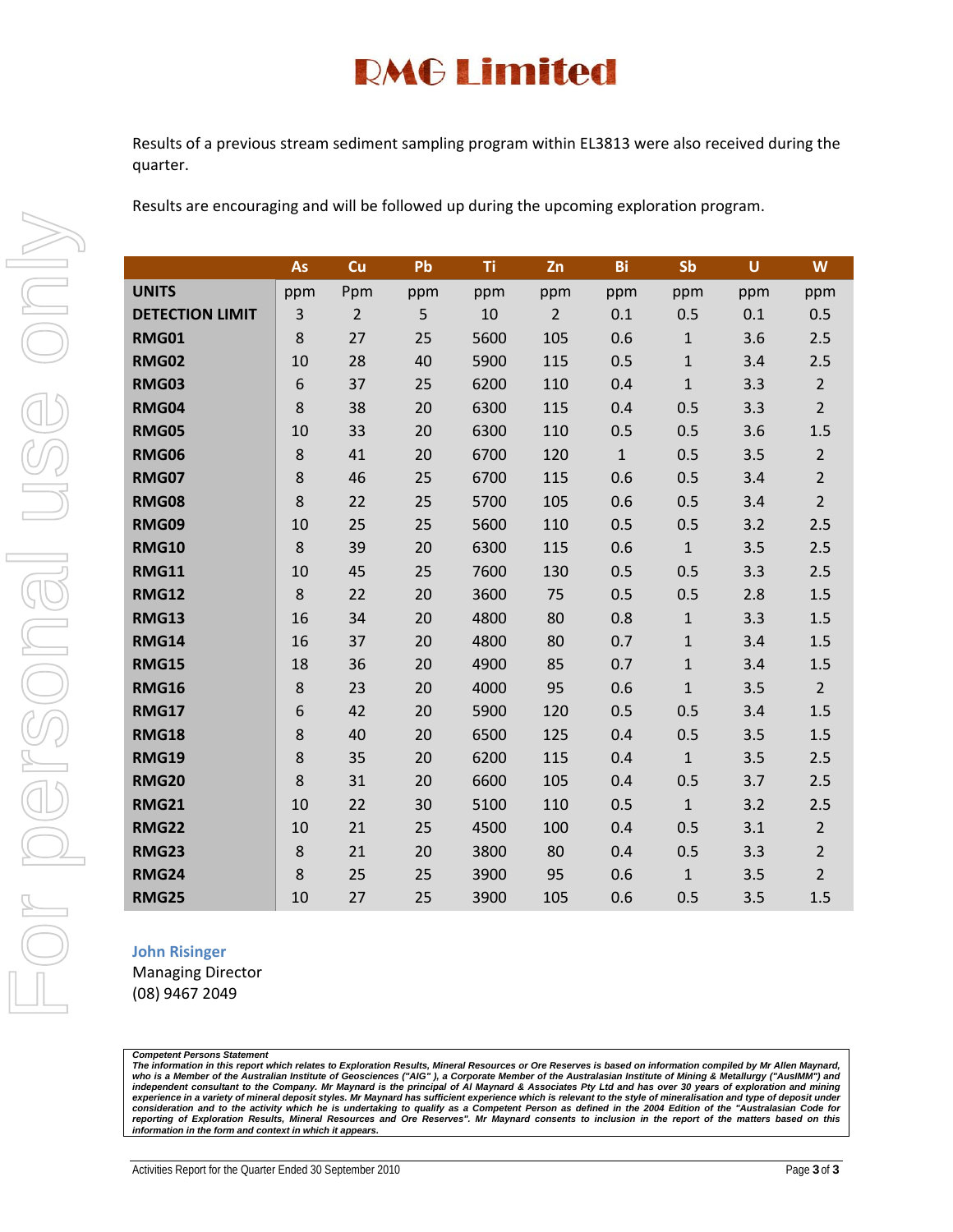*Rule 5.3* 

# **Appendix 5B**

|                   | Name of entity<br><b>RMG LIMITED</b>                                                                                    |                                   |                                       |
|-------------------|-------------------------------------------------------------------------------------------------------------------------|-----------------------------------|---------------------------------------|
| <b>ABN</b>        |                                                                                                                         | Quarter ended ("current quarter") |                                       |
|                   | 51 065 832 377                                                                                                          | 30 September 2010                 |                                       |
|                   | <b>Consolidated statement of cash flows</b>                                                                             |                                   |                                       |
|                   | Cash flows related to operating activities                                                                              | Current quarter<br>\$A'000        | Year to date<br>(3 months)<br>\$A'000 |
| 1.1               | Receipts from product sales and related debtors                                                                         | 1                                 |                                       |
| 1.2               | Payments for<br>(a) exploration & evaluation<br>(b) development<br>(c) production                                       | (43)                              | (43)                                  |
|                   | (d) administration                                                                                                      | (108)                             | (108)                                 |
| 1.3<br>1.4<br>1.5 | Dividends received<br>Interest and other items of a similar nature received<br>Interest and other costs of finance paid | 3                                 |                                       |
| 1.6<br>1.7        | Income taxes paid<br>Other - exploration permit recoveries upon<br>relinquishment)                                      | 13                                | 13                                    |
|                   | <b>Net Operating Cash Flows</b>                                                                                         | (134)                             | (134)                                 |
| 1.8               | Cash flows related to investing activities<br>Payment for purchases of:<br>(a) prospects<br>(b) equity investments      |                                   |                                       |
| 1.9               | (c) other fixed assets<br>Proceeds from sale of:<br>(a) prospects<br>(b) equity investments<br>(c) other fixed assets   |                                   |                                       |
| 1.10<br>1.11      | Loans to other entities<br>Loans repaid by other entities                                                               |                                   |                                       |
| 1.12              | Other (provide details if material)                                                                                     | $\qquad \qquad \blacksquare$      |                                       |

<sup>+</sup> See chapter 19 for defined terms.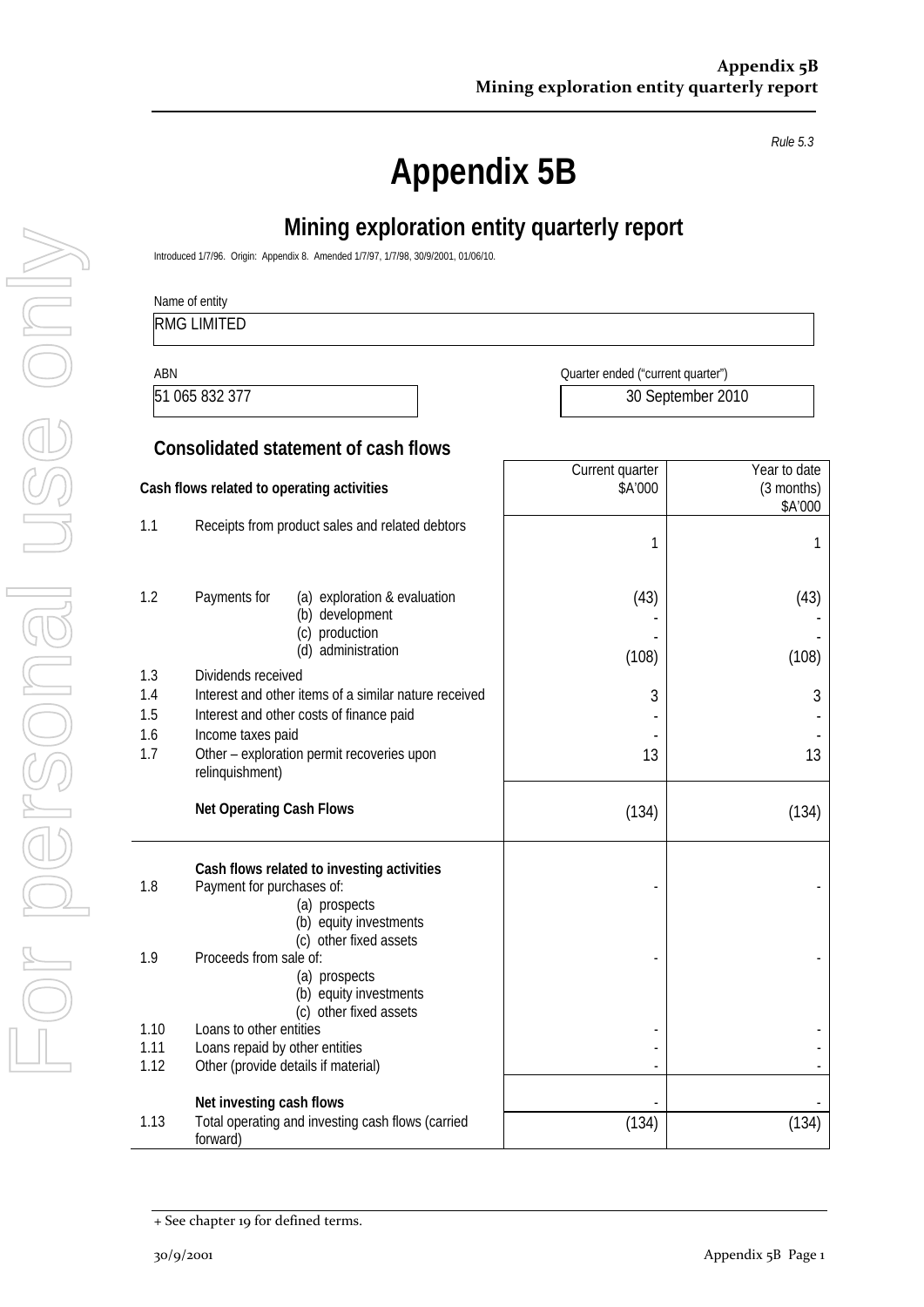| 1.13                                         | Total operating and investing cash flows (brought<br>forward)                                                                                                                                                                                         | (134) | (134) |
|----------------------------------------------|-------------------------------------------------------------------------------------------------------------------------------------------------------------------------------------------------------------------------------------------------------|-------|-------|
| 1.14<br>1.15<br>1.16<br>1.17<br>1.18<br>1.19 | Cash flows related to financing activities<br>Proceeds from issues of shares, options, etc.<br>Proceeds from sale of forfeited shares<br>Proceeds from borrowings<br>Repayment of borrowings<br>Dividends paid<br>Other (provide details if material) | 300   | 300   |
|                                              | Net financing cash flows                                                                                                                                                                                                                              | 300   | 300   |
|                                              | Net increase (decrease) in cash held                                                                                                                                                                                                                  | 166   | 166   |
| 1.20<br>1.21                                 | Cash at beginning of quarter/year to date<br>Exchange rate adjustments to item 1.20                                                                                                                                                                   | 1,276 | 1,276 |
| 1.22                                         | Cash at end of quarter                                                                                                                                                                                                                                | 1,442 | 1,442 |

#### **Payments to directors of the entity and associates of the directors Payments to related entities of the entity and associates of the related entities**  Current quarter

|      |                                                                                      | \$A'000 |
|------|--------------------------------------------------------------------------------------|---------|
| 1.23 | Aggregate amount of payments to the parties included in item 1.2                     |         |
| 1.24 | Aggregate amount of loans to the parties included in item 1.10                       |         |
| 1 25 | Explanation peressary for an understanding of the transactions $(\&\Delta/\Omega_0)$ |         |

#### 1.25 Explanation necessary for an understanding of the transactions (\$A'000) Remuneration paid to director for exploration company \$32. Director's fees paid \$36.

### **Non-cash financing and investing activities**

- 2.1 Details of financing and investing transactions which have had a material effect on consolidated assets and liabilities but did not involve cash flows N/A
- 2.2 Details of outlays made by other entities to establish or increase their share in projects in which the reporting entity has an interest

N/A

### **Financing facilities available**

<sup>+</sup> See chapter 19 for defined terms.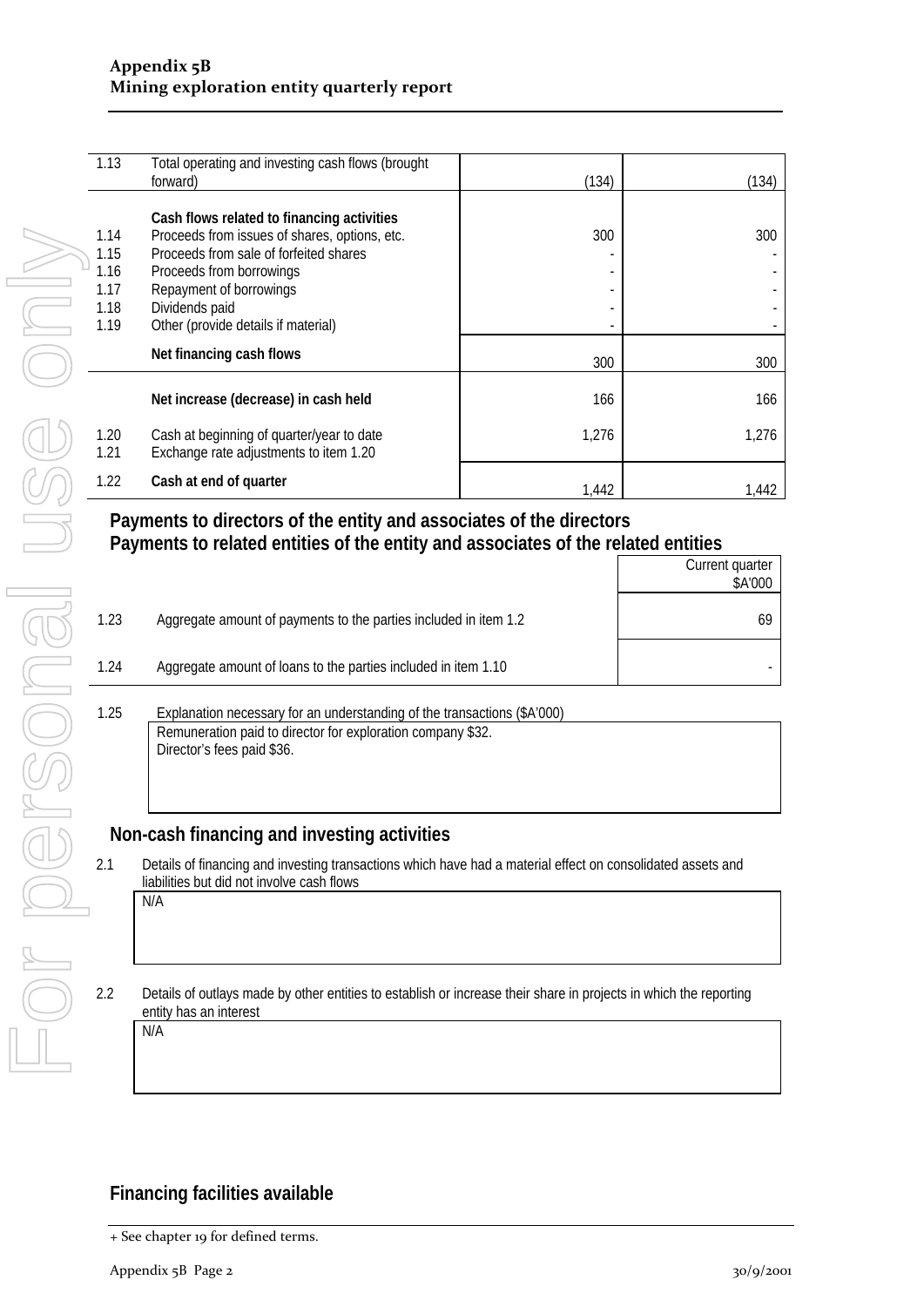*Add notes as necessary for an understanding of the position.* 

|     |                             | Amount available<br>\$A'000 | Amount used<br>\$A'000 |
|-----|-----------------------------|-----------------------------|------------------------|
| 3.1 | Loan facilities             |                             |                        |
| 3.2 | Credit standby arrangements |                             |                        |

### **Estimated cash outflows for next quarter**

|     |                            | \$A'000 |
|-----|----------------------------|---------|
| 4.1 | Exploration and evaluation | 75      |
| 4.2 | Development                |         |
| 4.3 | Production                 |         |
| 4.4 | Administration             | 80      |
|     | Total                      | 155     |

## **Reconciliation of cash**

| Reconciliation of cash at the end of the quarter (as shown in<br>the consolidated statement of cash flows) to the related items<br>in the accounts is as follows. |                                           | Current quarter<br>\$A'000 | Previous quarter<br>\$A'000 |
|-------------------------------------------------------------------------------------------------------------------------------------------------------------------|-------------------------------------------|----------------------------|-----------------------------|
| 5.1                                                                                                                                                               | Cash on hand and at bank                  | 341                        | 176                         |
| 5.2                                                                                                                                                               | Deposits at call                          | 1,101                      | 1,100                       |
| 5.3                                                                                                                                                               | Bank overdraft                            |                            |                             |
| 5.4                                                                                                                                                               | Other (provide details)                   |                            |                             |
|                                                                                                                                                                   | Total: cash at end of quarter (item 1.22) | 1.442                      | 1.276                       |

## **Changes in interests in mining tenements**

|     |                                                                     | Tenement<br>reference | Nature of interest<br>(note (2)) | Interest at<br>beginning of<br>quarter | Interest at<br>end of<br>quarter |
|-----|---------------------------------------------------------------------|-----------------------|----------------------------------|----------------------------------------|----------------------------------|
| 6.1 | Interests in mining<br>tenements relinquished,<br>reduced or lapsed |                       |                                  |                                        |                                  |
| 6.2 | Interests in mining<br>tenements acquired or<br>increased           |                       |                                  |                                        |                                  |

<sup>+</sup> See chapter 19 for defined terms.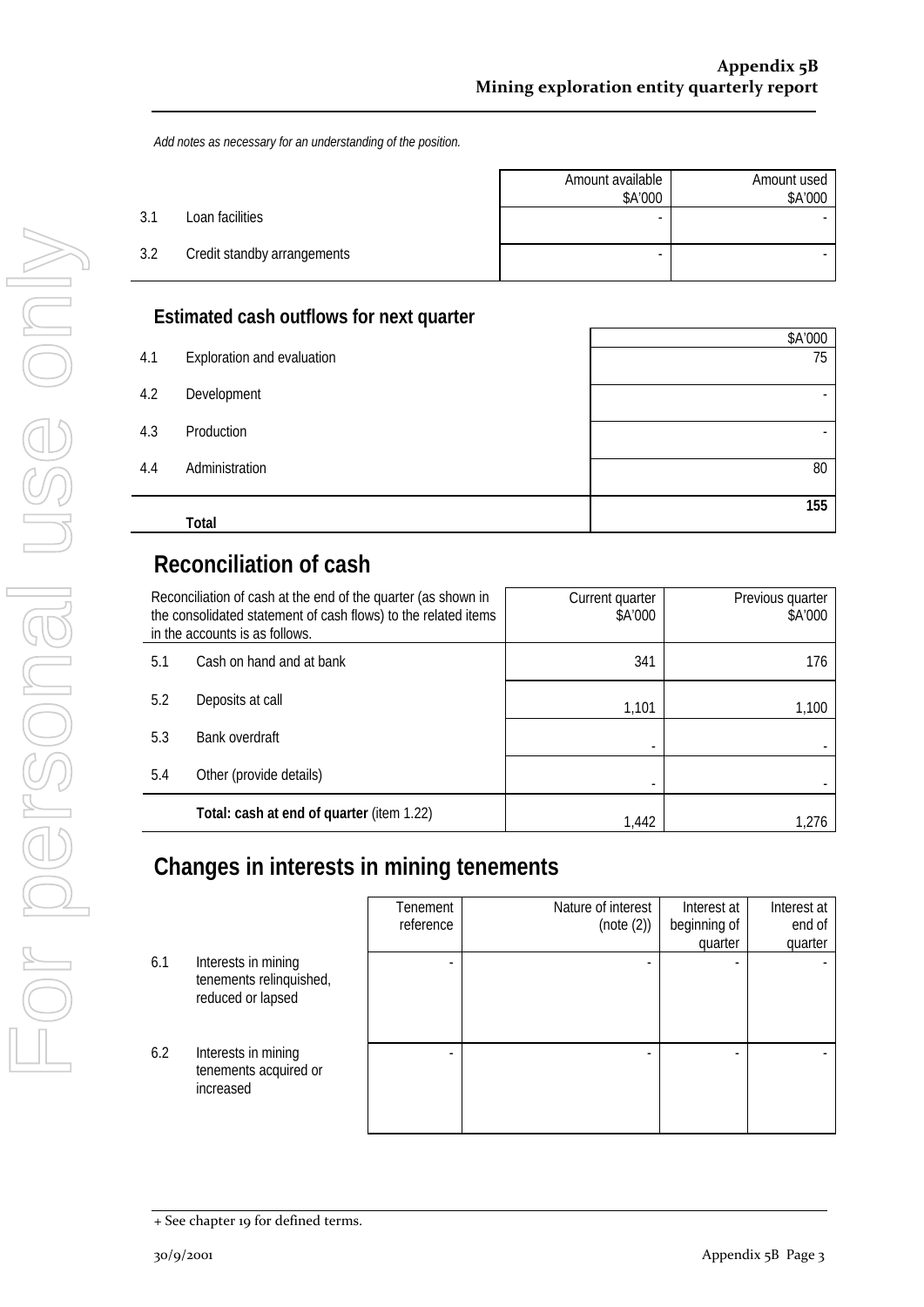#### **Issued and quoted securities at end of current quarter**

*Description includes rate of interest and any redemption or conversion rights together with prices and dates.* 

|         |                                                                                                                              | Total number | Number quoted | Issue price per<br>security (see note<br>3) (cents) | Amount paid up per<br>security (see note 3)<br>(cents) |
|---------|------------------------------------------------------------------------------------------------------------------------------|--------------|---------------|-----------------------------------------------------|--------------------------------------------------------|
| 7.1     | Preference<br>*securities<br>(description)                                                                                   |              |               |                                                     |                                                        |
| 7.2     | Changes during<br>quarter                                                                                                    |              |               |                                                     |                                                        |
|         | (a) Increases<br>through issues<br>(b) Decreases                                                                             |              |               |                                                     |                                                        |
|         | through returns of<br>capital, buy-backs,<br>redemptions                                                                     |              |               |                                                     |                                                        |
| 7.3     | +Ordinary<br>securities                                                                                                      | 587,257,365  | 587,257,365   |                                                     |                                                        |
| 7.4     | Changes during<br>quarter<br>(a) Increases                                                                                   |              |               |                                                     |                                                        |
|         | through issues<br>(b) Decreases<br>through returns of                                                                        | 75,000,000   | 75,000,000    | N/A                                                 | N/A                                                    |
| 7.5     | capital, buy-backs<br>*Convertible debt<br>securities<br>(description)                                                       |              |               |                                                     |                                                        |
| 7.6     | Changes during<br>quarter<br>(a) Increases<br>through issues<br>(b) Decreases<br>through securities<br>matured,<br>converted |              |               |                                                     |                                                        |
| 7.7     | Options<br>(description and                                                                                                  |              |               | Exercise price                                      | Expiry date                                            |
| $7.8\,$ | conversion factor)<br>Issued during                                                                                          | 8,750,000    |               | 5.0 cents                                           | 30 June 2012                                           |
| 7.9     | quarter<br>Exercised during<br>quarter                                                                                       |              |               |                                                     |                                                        |
| 7.10    | Expired during<br>quarter                                                                                                    |              |               |                                                     |                                                        |
| 7.11    | <b>Debentures</b><br>(totals only)                                                                                           |              |               |                                                     |                                                        |
| 7.12    | <b>Unsecured notes</b><br>(totals only)                                                                                      |              |               |                                                     |                                                        |

<sup>+</sup> See chapter 19 for defined terms.